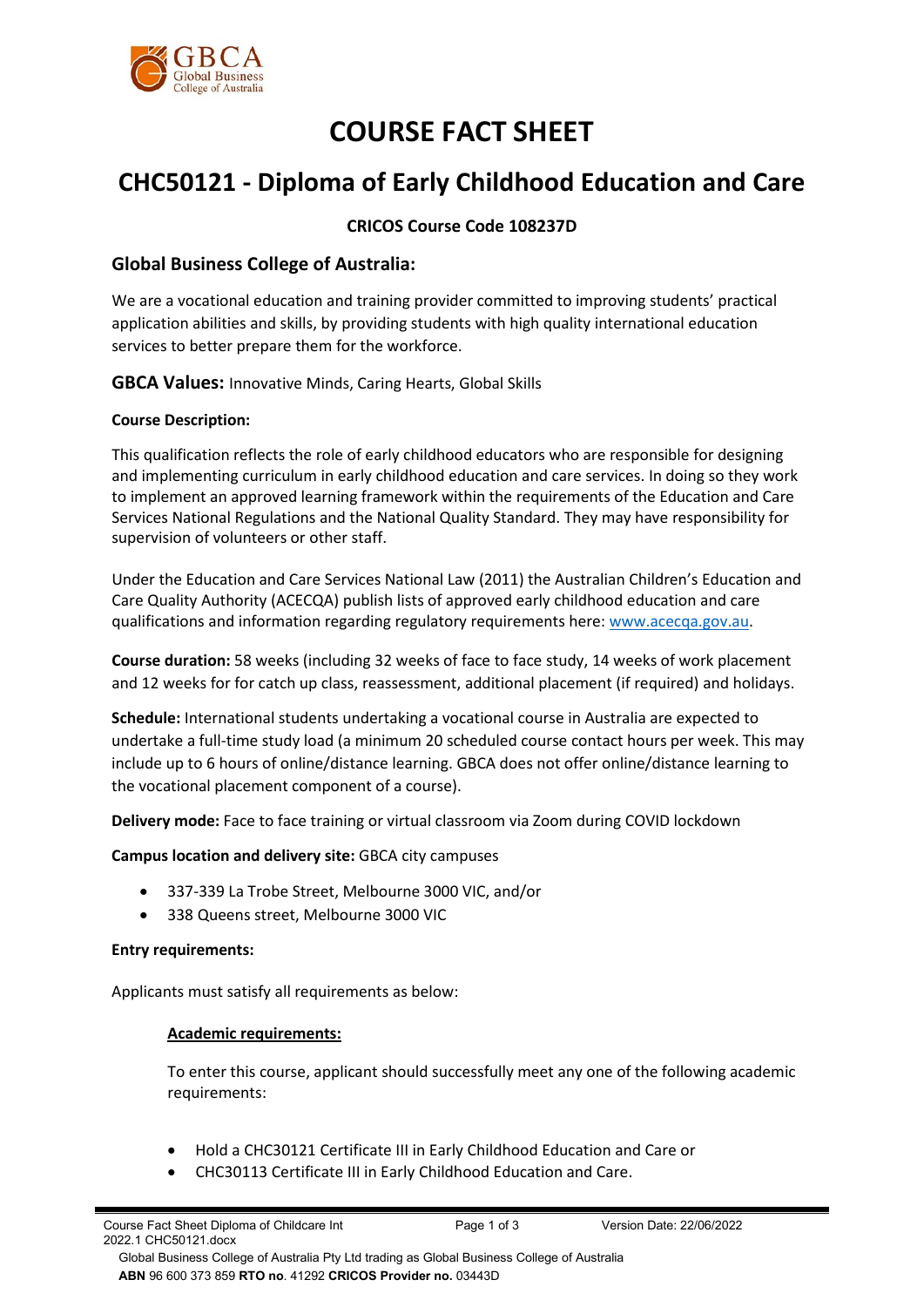

#### **Language requirements for international students:**

- Minimum of IELTS 5.5 or equivalent, or
- Satisfactory outcome for Internal English placement test, or
- Completion of an Australian Certificate III in Early Childhood Education and Care within the last 2 years is deemed to meet the language requirement of the course.

#### **Work placement requirements**

Before commencing work placement, all students must undertake National Police Check and Working with Children Check.

Students are required to complete at least 280 hours of work placement as part of course requirements.

GBCA has signed agreements with prospective employers to offer the work placement opportunities for its students. A list of these prospective employers will be provided to assist you in finding work placement. Work placements will be arranged by the GBCA Work Placement Coordinator in conjunction with the student and GBCA trainers.

The Fair Work Act 2009, under the definition of Vocational Placement in [section 12](http://www.austlii.edu.au/au/legis/cth/consol_act/fwa2009114/s12.html) outlines the rules restricting unpaid work. The Fair Work Ombudsman provides a clear explanation of these rules in the [Internships, Vocational Placements & Unpaid Work Fact Sheet.](http://www.holmesglen.edu.au/students/graduate_employment/employment_resources/employment_resources/work_experience) 

Students are required to discuss with the GBCA work placement coordinator if they wish to make their own work placement arrangement.

Due to the requirement to complete vocational placement, a final outcome for each unit would not be provided until the relevant component of vocational placement had been completed.

#### **Course Structure:**

| BSBTWK502 Manage team effectiveness                                             |
|---------------------------------------------------------------------------------|
| CHCECE041 Maintain a safe and healthy environment for children                  |
| CHCECE042 Foster holistic early childhood learning, development and wellbeing   |
| CHCECE043 Nurture creativity in children                                        |
| CHECE044 Facilitate compliance in a children's education and care service       |
| CHCECE045 Foster positive and respectful interactions and behaviour in children |
| CHCECE046 Implement strategies for the inclusion of all children                |
| CHCECE047 Analyse information to inform children's learning                     |
| CHCECE048 Plan and implement children's education and care curriculum           |
| CHCECE049 Embed environmental responsibility in service operations              |
| CHCECE050 Work in partnership with children's families                          |
| CHCPRP003 Reflect on and improve own professional practice                      |
| CHCDIV003 Manage and promote diversity                                          |

 Global Business College of Australia Pty Ltd trading as Global Business College of Australia  **ABN** 96 600 373 859 **RTO no**. 41292 **CRICOS Provider no.** 03443D